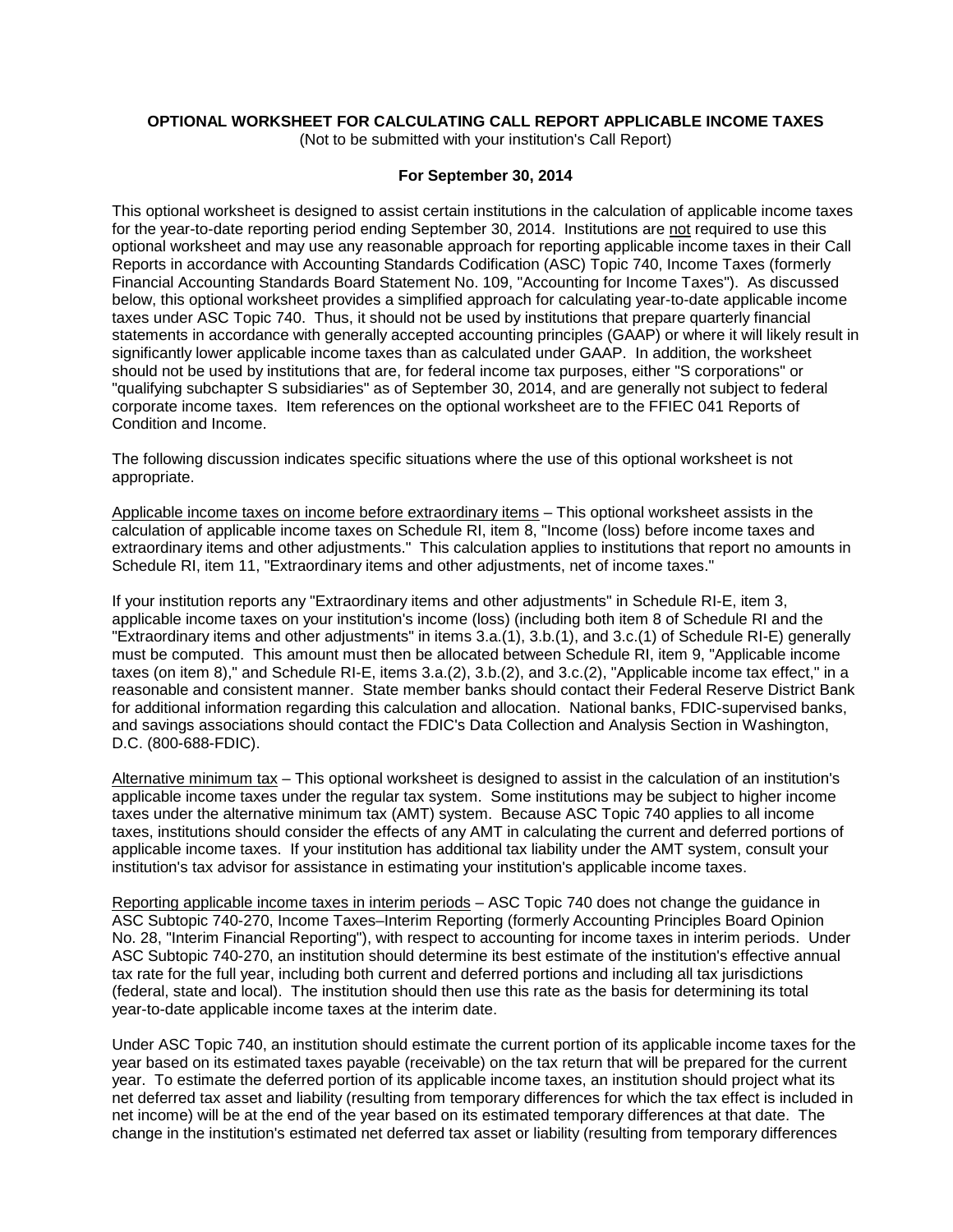for which the tax effect is included in net income) for the year is the deferred portion of its applicable income taxes.

To arrive at the estimated annual effective tax rate, an institution should divide its estimated total applicable income taxes (current and deferred) for the year by its estimated pretax income for the year (excluding extraordinary items). This rate would then be applied to the year-to-date pretax income to determine the year-to-date applicable income taxes at the interim date.

Many institutions, or their parent holding companies, will perform the calculation of income tax expense in accordance with ASC Topic 740, including ASC Subtopic 740-270, when preparing their quarterly GAAPbased financial statements. These institutions should determine their applicable income taxes for the yearto-date reporting period covered by the Call Report in a similar manner. Accordingly, these institutions should not use this worksheet.

In contrast, some institutions may not have determined their interim period income taxes using the estimated annual effective rate. For these institutions, estimating the annual effective tax rate under the liability method may be difficult. These institutions may find it less burdensome to estimate their year-to-date applicable income taxes based upon their deferred tax asset or liability balances at the end of the quarter, rather than projecting these amounts through the end of the year. This optional worksheet follows this approach. An institution may use this approach if it will not likely result in significantly lower year-to-date applicable income taxes than as calculated under ASC Topic 740, including ASC Subtopic 740-270. Otherwise, an institution should follow some other reasonable approach for calculating applicable income taxes in interim periods in accordance with ASC Topic 740, including ASC Subtopic 740-270.

\* \* \* \* \* \* \* \* \* \* \* \* \* \* \* \* \* \* \* \* \* \* \* \* \* \* \* \* \* \* \*

CALCULATION OF SCHEDULE RI, ITEM 9, "APPLICABLE INCOME TAXES (ON ITEM 8)" UNDER THE REGULAR TAX SYSTEM [Applicable income taxes on Item 8 include both amounts currently due (or refundable) calculated in Section A and deferred income taxes calculated in Section B.]

| А.   | Income taxes due (refundable) for the year to date<br>(i.e., current portion of applicable income taxes)                                       |  |
|------|------------------------------------------------------------------------------------------------------------------------------------------------|--|
| A.1. | Schedule RI, Item 8, "Income (loss) before income taxes and extraordinary                                                                      |  |
|      | A.2. Schedule RI, Memorandum Item 3, "Income on tax-exempt loans                                                                               |  |
|      | A.3. Schedule RI, Memorandum Item 4, "Income on tax-exempt securities                                                                          |  |
|      | A.4. Other income included in Schedule RI, Items 1, 5, and 6, (if any) which is                                                                |  |
| A.5. | Other income not included in Schedule RI, Item 8, (if any) which is subject to                                                                 |  |
| A.6. | Schedule RI, Memorandum Item 1, "Interest expense incurred to carry<br>tax-exempt securities, loans, and leases acquired after August 7, 1986, |  |
|      | A.7. All other expenses included in Schedule RI, Item 8, that are not deductible                                                               |  |
| A.8. | Other expenses not included in Schedule RI, Item 8, that are deductible for                                                                    |  |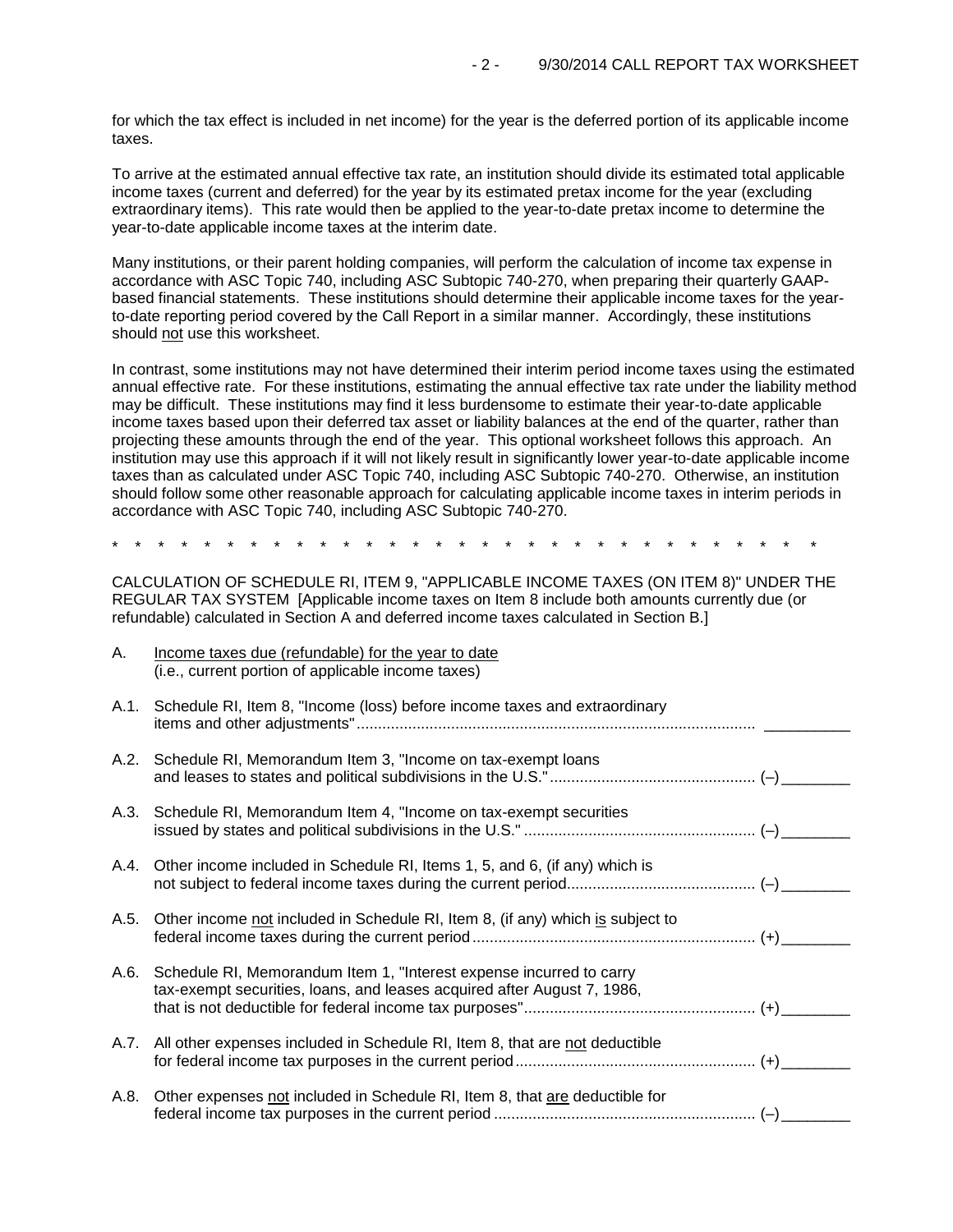|    | A.9. Year-to-date income currently subject to federal income taxes before state<br>and local income taxes (Line A.1 minus Lines A.2, A.3, A.4, and A.8,                                                                                                                                                           |           |
|----|-------------------------------------------------------------------------------------------------------------------------------------------------------------------------------------------------------------------------------------------------------------------------------------------------------------------|-----------|
|    | A.10. State and local income taxes due (refundable) for the year to date<br>(If the state and local tax laws applicable to your institution do not differ<br>significantly from federal income tax laws, an estimate of state and local<br>income taxes can be obtained by multiplying Line A.9 by the applicable |           |
|    |                                                                                                                                                                                                                                                                                                                   |           |
|    |                                                                                                                                                                                                                                                                                                                   | _x 1.33__ |
|    |                                                                                                                                                                                                                                                                                                                   |           |
|    | A.13. Net operating loss (NOL) carryforwards available at January 1, 2014,<br>to offset annualized federal taxable income (amount reported on this line                                                                                                                                                           |           |
|    | A.14. Annualized income currently subject to federal income taxes                                                                                                                                                                                                                                                 |           |
|    | A.15. Annualized federal income taxes currently due (refundable) on amount<br>shown on Line A.14 (Calculate this amount using the "Federal Income                                                                                                                                                                 |           |
|    |                                                                                                                                                                                                                                                                                                                   | x 0.75    |
|    | A.16. Year-to-date federal income taxes currently due (refundable) on amount                                                                                                                                                                                                                                      |           |
|    |                                                                                                                                                                                                                                                                                                                   |           |
|    | A.18. State and local income taxes due (refundable) for the year to date                                                                                                                                                                                                                                          |           |
|    | A.19. Total income taxes currently due (refundable) for the year to date                                                                                                                                                                                                                                          |           |
| Β. | Deferred income tax expense (benefit) for the year to date                                                                                                                                                                                                                                                        |           |

(i.e., deferred portion of applicable income taxes)

This section provides guidance for the determination of the deferred portion of applicable income taxes for the year to date under ASC Topic 740. This calculation considers federal, state and local income taxes.

Deferred income tax expense (benefit) for the reporting period ending September 30, 2014, is generally measured in this worksheet as the change in the institution's net deferred tax assets or liabilities during the year-to-date period. Therefore, your institution should calculate its net deferred tax assets/ liabilities at September 30, 2014, and compare this amount to the amount of your institution's net deferred tax assets/liabilities at December 31, 2013. A portion of the difference between these two amounts will be the deferred income tax expense (benefit) for the reporting period ending September 30, 2014. The remainder of the change in the net deferred tax assets/liabilities for the period generally should be charged or credited directly to the "Accumulated other comprehensive income" component of equity capital (Schedule RC, item 26.b) that includes your institution's "Net unrealized holding gains (losses) on available-for-sale securities." The following steps assist in the calculation of these amounts.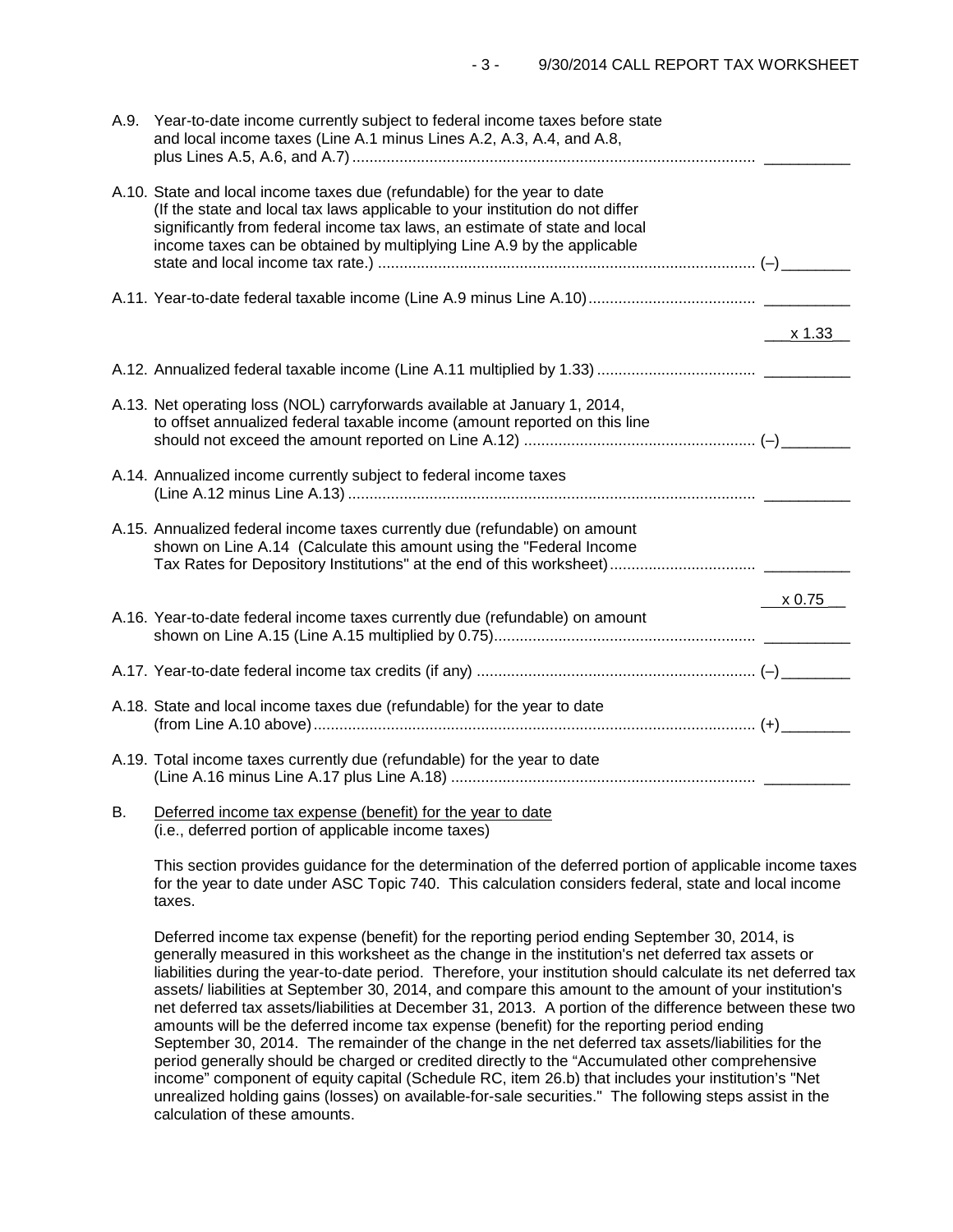# B.1. Identify types and amounts of temporary differences

Temporary differences essentially consist of all differences between the book and tax basis of an institution's assets and liabilities. In identifying these basis differences, an institution should consider assets and liabilities that may not exist on its books (such as repairs capitalized for tax purposes but expensed on the institution's books and Call Report) as well as assets and liabilities that have no tax basis (such as gains deferred on the institution's books and Call Report which have been recognized for tax purposes).

To ensure all temporary differences are identified, institutions should consider preparing a comprehensive tax-basis balance sheet and comparing it to the balance sheet on the institution's Call Report. As these differences are identified, the institution should categorize these amounts as deductible or taxable temporary differences. Also, institutions should not include those book-tax basis differences that are not considered temporary differences under ASC Topic 740. One such example is the excess of the cash surrender value of life insurance over premiums paid (if the policy will be held until the death of the insured).

The definition of temporary differences is similar to "timing differences" used under the accounting standards in effect before former FASB Statement No. 109 (i.e., Accounting Principles Board Opinion No. 11 (APB 11)). Timing differences under APB 11 were differences between taxable income and pretax income on the institution's books. However, temporary differences as defined under ASC Topic 740 include additional items that were not previously subject to deferred tax accounting. For example, differences between the assigned values and the tax bases of assets acquired and liabilities assumed in a purchase business combination are temporary differences. Refer to the Glossary entry for "income taxes" in the Call Report instructions and to ASC Topic 740 for additional information about temporary differences.

Listed below are some of the assets and liabilities that are frequently reported differently on an institution's federal income tax return than they are on the institution's books and Call Report. A booktax basis difference for a particular asset or liability may result from one or more temporary differences.

Under ASC Topic 740, the tax effects of most temporary differences are included in an institution's net income. However, the tax effects of certain items specified by ASC Topic 740 are charged or credited directly as a component of an institution's equity capital. The principal item of this type is identified separately below to assist institutions in properly recording their income tax amounts under ASC Topic 740.

Some of the items listed below may not involve temporary differences at your institution. Similarly, there may be other differences that exist in your institution that are not listed below. Institutions should ensure that they properly identify the appropriate differences specific to their institution.

An institution that can reasonably determine its tax basis balance sheet at September 30, 2014, may use the approach in Section B.1.a. to identify some of its temporary differences. If the tax basis balance sheet information at September 30, 2014, is not readily available, the institution may use the approach in Section B.1.b. to provide a reasonable estimate of the temporary differences at that date. Any institution using Section B.1.b. should ensure that the estimation method used for each temporary difference is appropriate for its facts and circumstances. Otherwise, the institution should make appropriate adjustments to Section B.1.b. or else use Section B.1.a. All institutions should complete Section B.1.c. for any other significant temporary differences.

# B.1.a. Differences in book-tax basis approach (COMPLETE ONLY IF A TAX-BASIS BALANCE SHEET IS PREPARED OR AVAILABLE)

Under this approach, record your institution's book and tax bases for the six accounts listed in the following chart. Subtract the tax basis from the book basis to arrive at the difference. Then identify whether the difference is a taxable or deductible temporary difference. Note that a debit (Dr) difference indicates a taxable (T) temporary difference. A credit (<Cr>) difference indicates a deductible (<D>) temporary difference.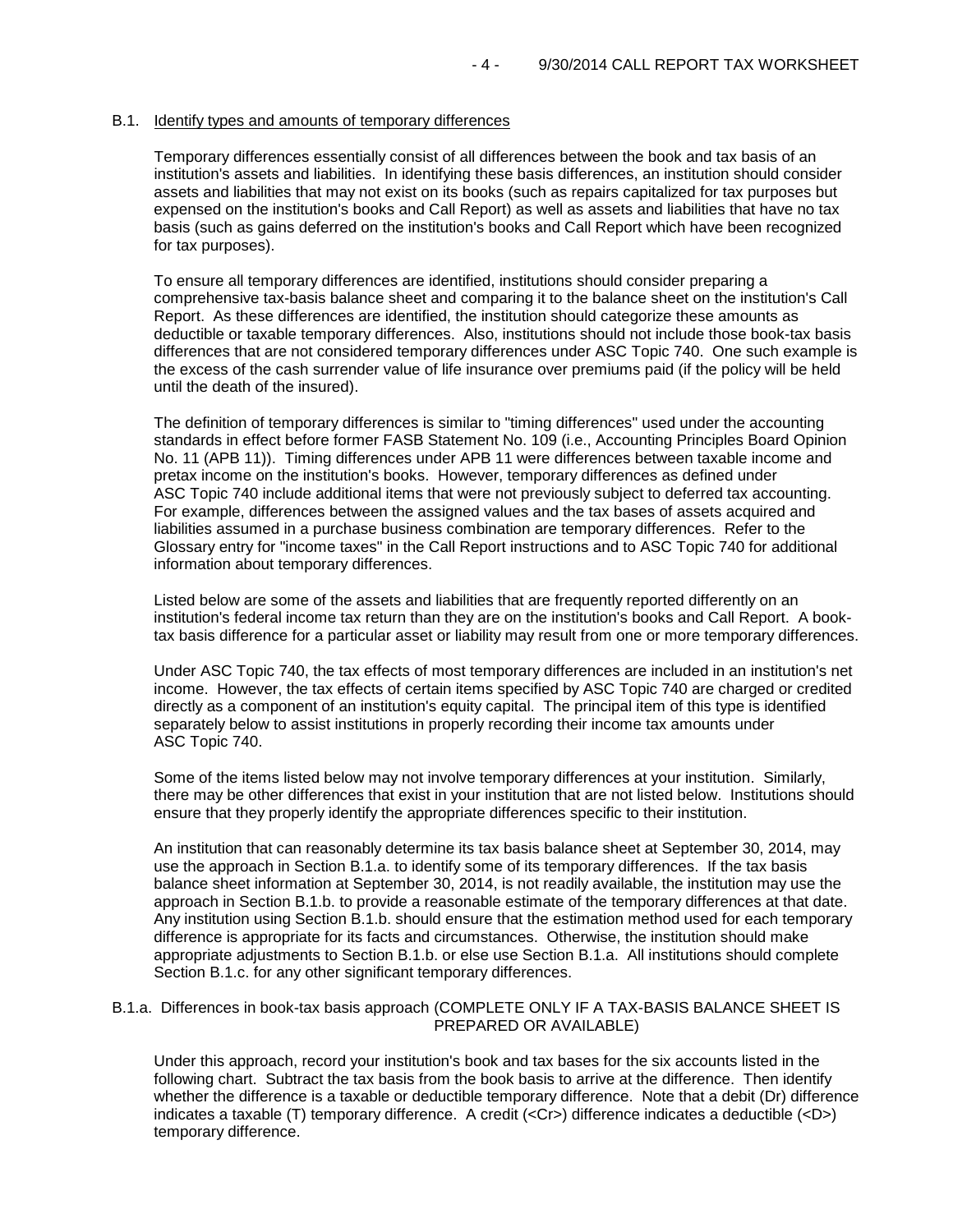B.1.a.1. Temporary differences for which the tax effect is charged or credited directly to equity capital:

|     |                                                                                                                                             | [A]<br><b>Book</b><br><b>Basis</b><br>Dr < Cr | [B]<br>Tax<br><b>Basis</b><br>Dr < Cr | $[A]-[B]$<br>Differ-<br>ence<br>Dr < Cr | Type<br>T < D > |
|-----|---------------------------------------------------------------------------------------------------------------------------------------------|-----------------------------------------------|---------------------------------------|-----------------------------------------|-----------------|
| (1) | Available-for-sale securities<br>recorded at fair value on the books<br>and Call Report but recorded at<br>amortized cost on the tax return |                                               |                                       |                                         |                 |

An institution's available-for-sale securities, while reported at fair value on the books and the Call Report, may or may not be reported at fair value (i.e., "marked to market") on the institution's tax return. Institutions should consult their tax advisors when determining the tax status of their available-for-sale portfolio. If an institution's available-for-sale securities are reported differently on the books and Call Report than they are on an institution's tax return, the difference between the book basis and the tax basis of these securities results in a temporary difference and gives rise to a deferred tax asset or liability.

If an institution's available-for-sale securities are also "marked-to-market" on an institution's tax return, there would be no difference between the book and tax basis of these securities. Rather, the amount of the adjustment needed to reflect these securities at their fair value would be included in the institution's current period taxable income. The tax effect of this "mark-to-market" adjustment would be part of taxes currently due or refundable.

B.1.a.2. Temporary differences for which the tax effect is included in net income:

÷,

|     |                                                                                                                                                                                                                           | [A]<br><b>Book</b><br><b>Basis</b><br>Dr < Cr | [B]<br>Tax<br><b>Basis</b><br>Dr < Cr | [A]-[B]<br>Differ-<br>ence<br>Dr < Cr | Type<br><u>T<d></d></u> |
|-----|---------------------------------------------------------------------------------------------------------------------------------------------------------------------------------------------------------------------------|-----------------------------------------------|---------------------------------------|---------------------------------------|-------------------------|
| (2) | Loans<br>[e.g., difference due to origination<br>fees and costs deferred and recognized<br>over the life of the loan on the books<br>and Call Report but recognized when<br>received and paid on the tax return]          |                                               |                                       |                                       |                         |
| (3) | Allowance for loan and lease losses (on<br>the books and Call Report)/Tax<br>bad debt reserve (on the tax return) $1$                                                                                                     |                                               |                                       |                                       |                         |
| (4) | Other real estate owned<br>[e.g., difference due to writedowns<br>and valuation allowances reflected<br>on the books and Call Report that are<br>not recorded against the tax basis<br>until disposition of the property] |                                               |                                       |                                       |                         |

<span id="page-4-0"></span><sup>1</sup> Savings institutions that previously took bad debt deductions for tax purposes using the percentage-of-taxableincome method set forth in Section 593 of the Internal Revenue Code should treat the book allowance for loan and lease losses as a deductible temporary difference and the excess, if any, of the tax bad debt reserve (that has not yet been recaptured) over the base year reserve balance (generally 1987) as a taxable temporary difference, rather than treating the allowance and the tax bad debt reserve as one difference.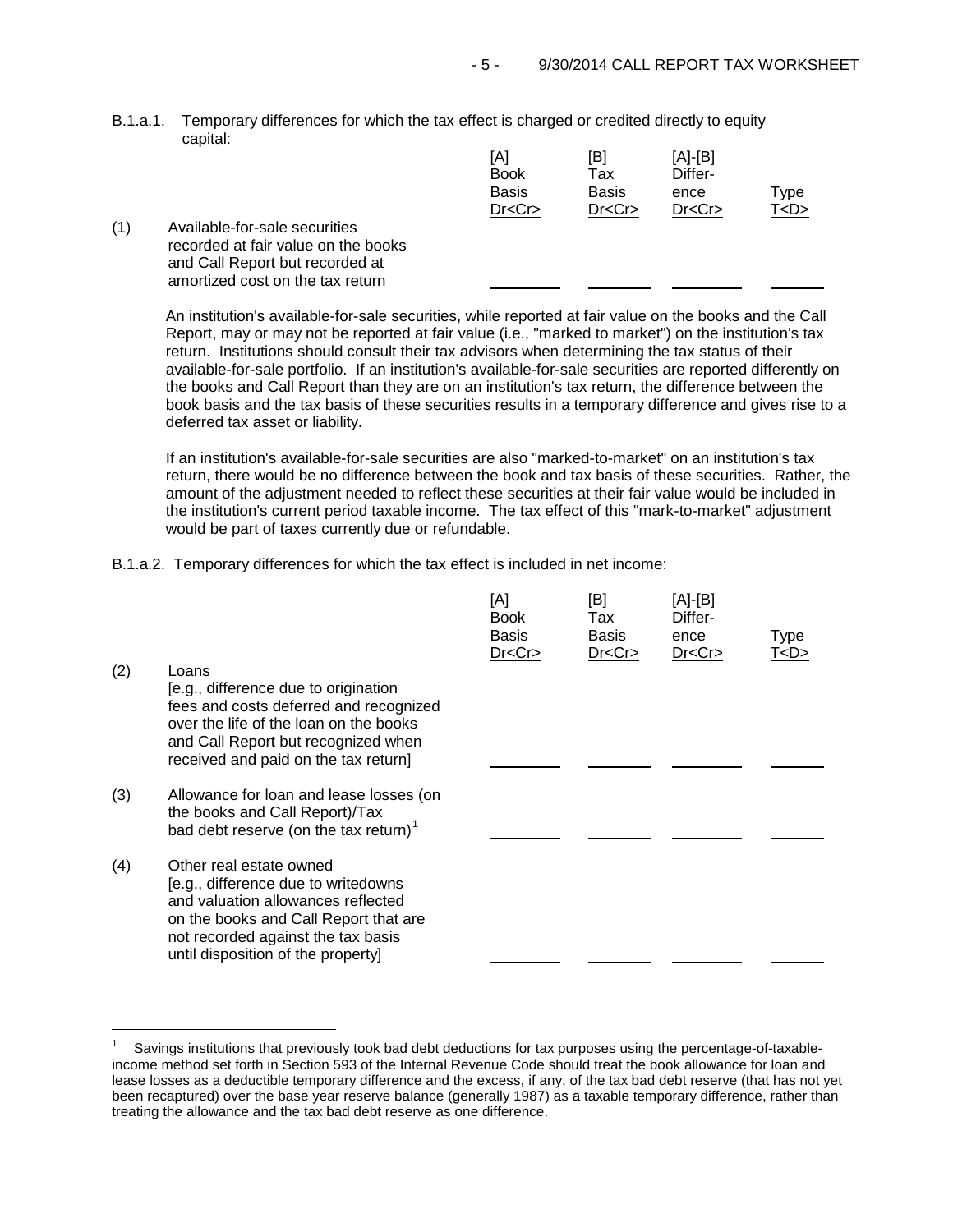|     |                                                                                                                                                                                      | [A]<br><b>Book</b><br><b>Basis</b><br>Dr < Cr | [B]<br>Tax<br><b>Basis</b><br>Dr < Cr | [A]-[B]<br>Differ-<br>ence<br>Dr < Cr | <b>Type</b><br>T < D > |
|-----|--------------------------------------------------------------------------------------------------------------------------------------------------------------------------------------|-----------------------------------------------|---------------------------------------|---------------------------------------|------------------------|
| (5) | Premises and equipment, net<br>[e.g., difference due to different<br>depreciation methods and rates for<br>book and tax purposes]                                                    |                                               |                                       |                                       |                        |
| (6) | Interest earned, not collected<br>on loans<br>[e.g., difference due to interest<br>on nonaccrual loans not recorded<br>on books and Call Report but<br>recognized on the tax return] |                                               |                                       |                                       |                        |

B.1.b. Rollforward of Temporary Differences Approach (DO NOT COMPLETE IF SECTION B.1.a. WAS COMPLETED)

NOTE: Changes in temporary differences from December 31, 2013, need only be considered if they are significant in amount. If a change is not significant, use the amount of the temporary difference as of December 31, 2013, in the 9/30/14 Temporary Difference column. Note that a debit (Dr) difference indicates a taxable (T) temporary difference. A credit (<Cr>) difference indicates a deductible (<D>) temporary difference.

B.1.b.1. Temporary differences for which the tax effect is charged or credited directly to equity capital:

|     |                                                          |         | 9/30/14<br>Temporary<br><b>Difference</b> | <b>Type</b> |  |
|-----|----------------------------------------------------------|---------|-------------------------------------------|-------------|--|
|     | Available-for-sale securities                            | Dr < Cr | Dr < Cr                                   | T < D >     |  |
| (1) |                                                          |         |                                           |             |  |
|     | (To be completed only if available-for-sale securities   |         |                                           |             |  |
|     | are reported differently on the books and Call Report    |         |                                           |             |  |
|     | than on the tax return):                                 |         |                                           |             |  |
|     | Balance (at fair value) of available-for-sale securities |         |                                           |             |  |
|     | on books and Call Report at 9/30/14                      |         |                                           |             |  |
|     | Less: Amortized cost of available-for-sale               |         |                                           |             |  |
|     | securities at 9/30/14                                    |         |                                           |             |  |
|     | Estimated 9/30/14 temporary difference                   |         |                                           |             |  |
|     |                                                          |         |                                           |             |  |

NOTE: See the discussion of available-for-sale securities in Section B.1.a.1 above. Institutions should consult their tax advisors when determining the tax status of their available-for-sale securities.

 $0/20/44$ 

B.1.b.2. Temporary differences for which the tax effect is included in net income:

|     |                                                                                                              | Dr < Cr | <i>JIJUI</i> 17<br>Temporary<br><b>Difference</b><br>Dr < Cr | Type<br>T < D > |  |
|-----|--------------------------------------------------------------------------------------------------------------|---------|--------------------------------------------------------------|-----------------|--|
| (2) | Loans:<br>Difference at 9/30/14 approximates the amount of<br>deferred loan fee income, net of deferred loan |         |                                                              |                 |  |
|     | origination costs, on books and Call Report at 9/30/14                                                       |         |                                                              |                 |  |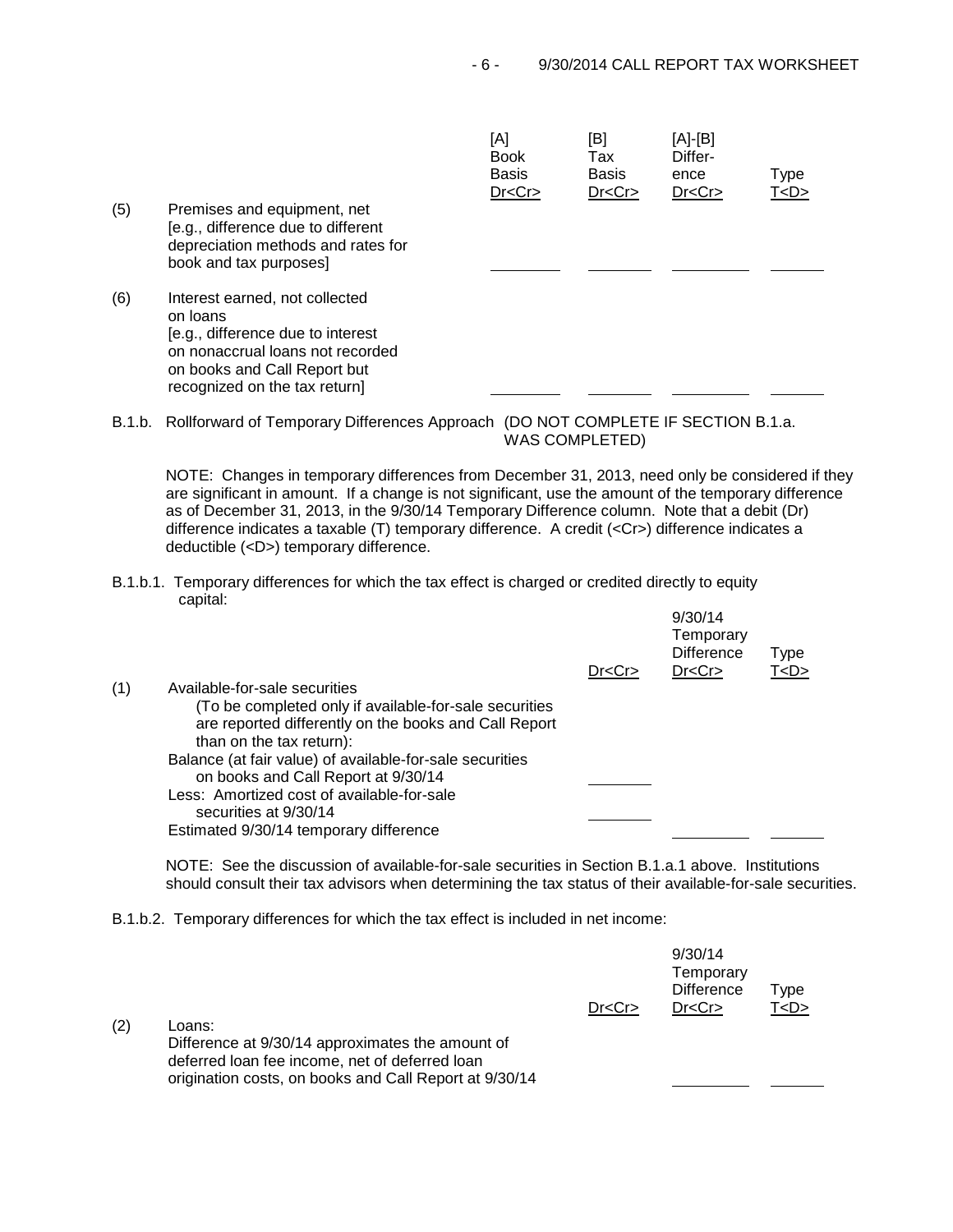| (3) | Allowance for loan and lease losses: <sup>2</sup>                                                                                                                                                                                                                                                                    | Dr < Cr | 9/30/14<br>Temporary<br><b>Difference</b><br>Dr < Cr | <b>Type</b><br><u>T<d></d></u> |
|-----|----------------------------------------------------------------------------------------------------------------------------------------------------------------------------------------------------------------------------------------------------------------------------------------------------------------------|---------|------------------------------------------------------|--------------------------------|
|     | For institutions on the specific charge-off method for tax<br>purposes (i.e., for institutions with no tax bad debt                                                                                                                                                                                                  |         |                                                      |                                |
|     | reserve):<br>Difference at 9/30/14 approximates the balance of the<br>allowance for loan and lease losses on books and<br>Call Report at 9/30/14                                                                                                                                                                     |         |                                                      |                                |
|     | For institutions on the reserve method for tax purposes:<br>Temporary difference at 12/31/13 T <d><br/>Less: Provision for loan and lease losses on books<br/>and Call Report year to date<br/>Plus: Estimated additions to tax reserve year to date*<br/>Estimated 9/30/14 temporary difference</d>                 |         |                                                      |                                |
|     | * Generally, this amount may be estimated by multiplying<br>the addition to the institution's tax reserve for 2013 by<br>0.75.                                                                                                                                                                                       |         |                                                      |                                |
| (4) | Other real estate owned:                                                                                                                                                                                                                                                                                             |         |                                                      |                                |
|     | Choose the method from (a) and (b) below that is<br>appropriate for your institution. Do not complete both (a)<br>and $(b)$ .                                                                                                                                                                                        |         |                                                      |                                |
|     | (a) Balance of other real estate owned valuation<br>allowances on books and Call Report at 9/30/14 T <d></d>                                                                                                                                                                                                         |         |                                                      |                                |
|     | (b) Temporary difference at 12/31/13 T <d><br/>Less: Provisions taken year to date on books and<br/>Call Report for properties held on 9/30/14<br/>Plus: Amount of writedowns taken before 1/1/14 on<br/>books for properties sold year to date<br/>Estimated 9/30/14 temporary difference</d>                       |         |                                                      |                                |
| (5) | Premises and equipment, net:                                                                                                                                                                                                                                                                                         |         |                                                      |                                |
|     | Temporary difference at 12/31/13 T <d><br/>Less: Depreciation recorded on books and<br/>Call Report year to date<br/>Plus: Estimated tax depreciation year to date*<br/>Plus/less: Estimate of difference in book and tax basis<br/>of fixed assets sold year to date<br/>Estimated 9/30/14 temporary difference</d> |         |                                                      |                                |
|     | * Generally, this amount may be estimated by                                                                                                                                                                                                                                                                         |         |                                                      |                                |

multiplying 2013 tax depreciation by 0.75.

<span id="page-6-0"></span> $\overline{\mathbf{c}}$ 2 Savings institutions that previously took bad debt deductions for tax purposes using the percentage-of-taxableincome method set forth in Section 593 of the Internal Revenue Code should treat the book allowance for loan and lease losses as a deductible temporary difference and the excess, if any, of the tax bad debt reserve (that has not yet been recaptured) over the base year reserve balance (generally 1987) as a taxable temporary difference, rather than treating the allowance and the tax bad debt reserve as one difference.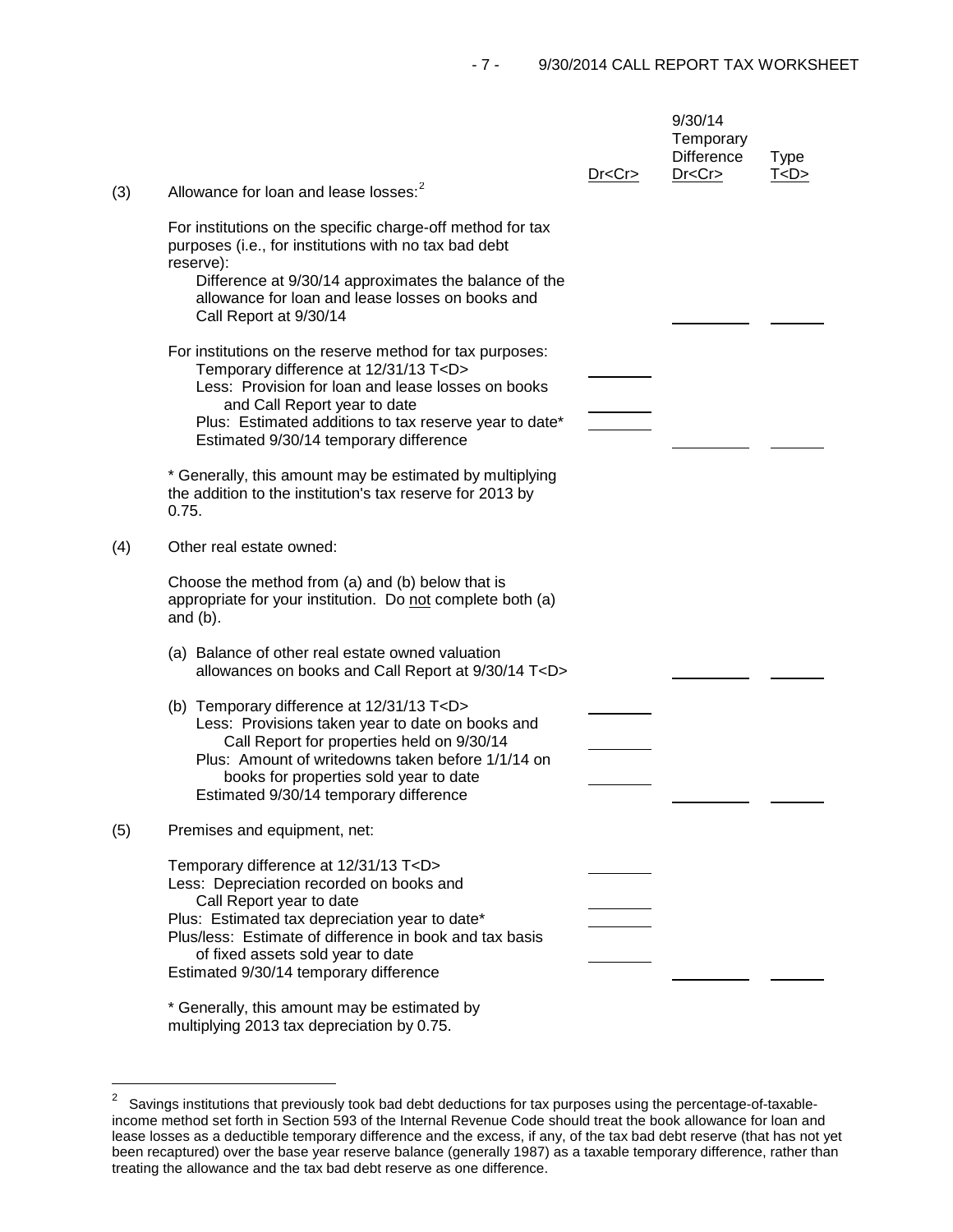|     |                                                                                                                                                                                                                                     | Dr < Cr | 9/30/14<br>Temporary<br><b>Difference</b><br>Dr < Cr | Type<br>T < D > |
|-----|-------------------------------------------------------------------------------------------------------------------------------------------------------------------------------------------------------------------------------------|---------|------------------------------------------------------|-----------------|
| (6) | Interest earned not collected on nonaccrual loans:                                                                                                                                                                                  |         |                                                      |                 |
|     | Temporary difference at 12/31/13 T <d><br/>Plus: Estimated additional interest on<br/>nonaccrual loans year to date<br/>Less: Interest received on nonaccrual<br/>loans year to date<br/>Estimated 9/30/14 temporary difference</d> |         |                                                      |                 |

B.1.c. Other temporary differences (TO BE COMPLETED BY ALL INSTITUTIONS USING WORKSHEET)

If the institution has other material temporary differences, include those differences below. Indicate whether these other temporary differences are taxable or deductible temporary differences. In addition, any differences for which the tax effect is charged or credited directly to equity capital should be designated accordingly.

Examples of other temporary differences include: accrued liabilities or prepaid expenses recorded differently on the books and Call Report than reported on the tax return, differences in the basis of assets and liabilities resulting from business combinations, investments in stock of unconsolidated subsidiaries (undistributed earnings recognized on the books and Call Report but not in the tax return), and intangible assets which have different amortization periods and/or methods used in the tax return than those used on the books and Call Report.

Note that a debit (Dr) difference indicates a taxable (T) temporary difference. A credit (<Cr>> difference indicates a deductible (<D>) temporary difference.

| Other temporary differences: | [A]<br><b>Book</b><br><b>Basis</b><br>Dr < Cr | [B]<br>Tax<br><b>Basis</b><br>Dr < Cr | $[A]-[B]$<br>Differ-<br>ence<br>Dr < Cr | Type<br><u>T<d></d></u> |
|------------------------------|-----------------------------------------------|---------------------------------------|-----------------------------------------|-------------------------|
|                              |                                               |                                       |                                         |                         |
|                              |                                               |                                       |                                         |                         |
|                              |                                               |                                       |                                         |                         |
|                              |                                               |                                       |                                         |                         |

# B.2. Total temporary differences

a. Total taxable temporary differences for which the tax effect is included in net income (sum of appropriate taxable temporary differences, i.e., differences marked "T," identified in Section B.1) ........................................................ \_\_\_\_\_\_\_\_\_\_ b. Total taxable temporary differences for which the tax effect is charged or credited directly to equity capital (sum of appropriate taxable temporary differences, i.e., differences marked "T," identified in Section B.1) ............................. \_\_\_\_\_\_\_\_\_\_ c. Total deductible temporary differences for which the tax effect is included in net income (sum of appropriate deductible temporary differences, i.e., differences marked "<D>," identified in Section B.1.

Ignore negative signs.) ................................................................................................. \_\_\_\_\_\_\_\_\_\_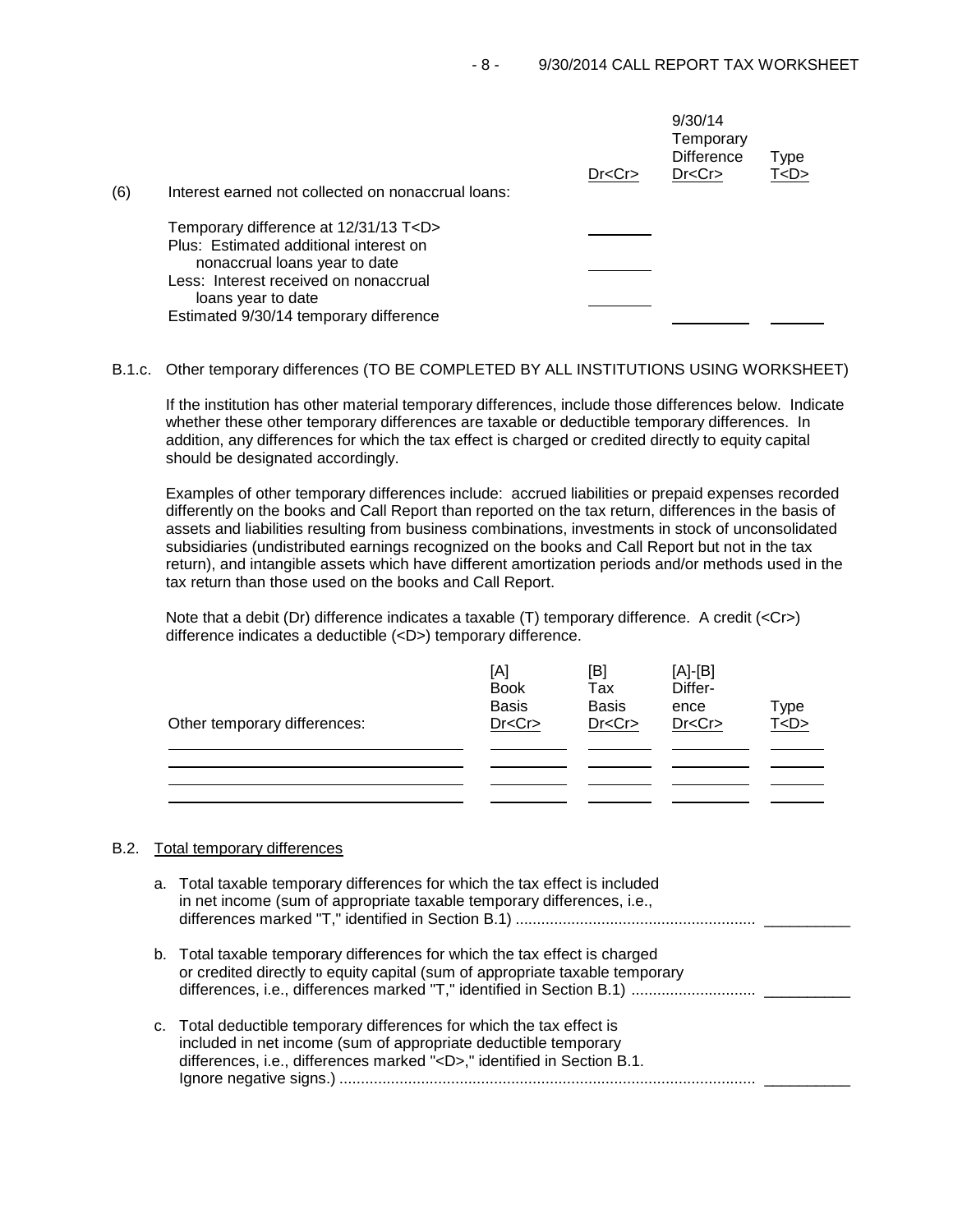- d. Total deductible temporary differences for which the tax effect is charged or credited directly to equity capital (sum of appropriate deductible temporary differences, i.e., differences marked "<D>," identified in Section B.1. Ignore negative signs.) ................................................................................................ \_\_\_\_\_\_\_\_\_\_
- B.3. Identify remaining tax carryforwards, including their expiration dates (add additional lines for additional carryforwards, if necessary)

|  |  |  | a. Net operating loss (NOL) carryforwards |
|--|--|--|-------------------------------------------|
|--|--|--|-------------------------------------------|

Expiration Date \_\_\_\_\_\_\_\_\_\_\_\_ Amount....... \_\_\_\_\_\_\_\_\_\_\_\_ Expiration Date \_\_\_\_\_\_\_\_\_\_\_\_ Amount....... \_\_\_\_\_\_\_\_\_\_\_\_

| Amount |  |
|--------|--|
| Amount |  |
| Total  |  |

In determining the amount of NOL carryforwards, your institution should consider the effect of any NOL carryforwards used in Section A to reduce taxes currently due. If any amounts were reported in Line A.13, the amount to be reported here can be estimated with the following calculation:

> NOL carryforwards available at 1/1/14 less [(the amount of NOL carryforwards estimated to be used per Line A.13) x (0.75)]

b. Tax credit carryforwards

i<br>I

| <b>Expiration Date</b> | Amount  |
|------------------------|---------|
| <b>Expiration Date</b> | Amount  |
|                        | $Total$ |

B.4. Calculate deferred tax liability for federal income tax purposes at September 30, 2014.

| a. Total taxable temporary differences for which the tax effect is included |  |
|-----------------------------------------------------------------------------|--|
|                                                                             |  |

- b. Deferred tax liability resulting from taxable temporary differences for which the tax effect is included in net income (Line B.4.a multiplied by the tax rate expected to apply when the amount of taxable temporary differences result in additional taxable income in future periods)[3](#page-8-0) ............................... \_\_\_\_\_\_\_\_\_\_
- c. Total taxable temporary differences for which the tax effect is charged or credited directly to equity capital (from Line B.2.b) .................................................. \_\_\_\_\_\_\_\_\_\_
- d. Deferred tax liability resulting from taxable temporary differences for which the tax effect is charged or credited directly to equity capital (Line B.4.c multiplied by the tax rate expected to apply when the amount of taxable temporary differences result in additional taxable income in future periods)<sup>3</sup> ............................................................................................................. \_\_\_\_\_\_\_\_\_\_
- e. Total deferred tax liability for federal income tax purposes at September 30, 2014 (Line B.4.b plus Line B.4.d)......................................................... \_\_\_\_\_\_\_\_\_\_

<span id="page-8-0"></span> $3$  Refer to the discussion of the "applicable tax rate" in the Glossary entry for "income taxes" in the Call Report instructions and to footnote 5 on page 11 of this worksheet for further information.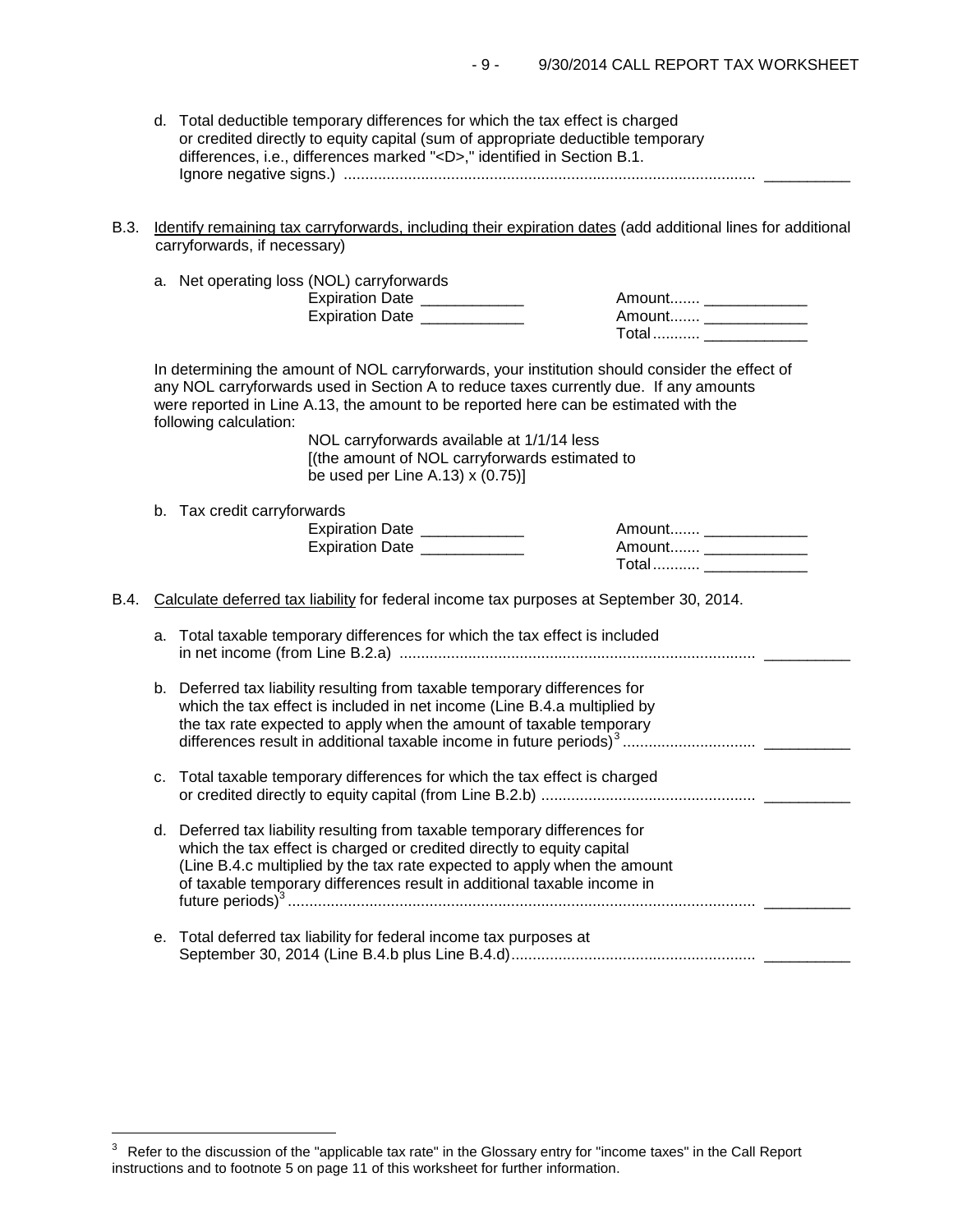# B.5. Calculate deferred tax asset for federal income tax purposes at September 30, 2014.

|         | a. Total deductible temporary differences for which the tax effect is                                                                                                                                                                                                                                 |  |
|---------|-------------------------------------------------------------------------------------------------------------------------------------------------------------------------------------------------------------------------------------------------------------------------------------------------------|--|
|         | b. Deferred tax asset resulting from deductible temporary differences for<br>which the tax effect is included in net income (Line B.5.a multiplied by the<br>tax rate expected to apply when the amount of deductible temporary                                                                       |  |
|         | c. Deferred tax asset resulting from net operating loss carryforwards<br>(Line B.3.a multiplied by the tax rate expected to apply when the                                                                                                                                                            |  |
|         | d. Tax credit carryforwards available to reduce taxes payable in future                                                                                                                                                                                                                               |  |
| $e_{1}$ | Total deferred tax assets for which the tax effect is included in                                                                                                                                                                                                                                     |  |
| f.      | Total deductible temporary differences for which the tax effect is charged                                                                                                                                                                                                                            |  |
| q.      | Deferred tax asset resulting from deductible temporary differences for<br>which the tax effect is charged or credited directly to equity capital<br>(Line B.5.f multiplied by the tax rate expected to apply when the amount<br>of deductible temporary differences are used to reduce taxable income |  |
|         | h. Total deferred tax assets for federal income tax purposes before                                                                                                                                                                                                                                   |  |

# B.6. Assessing the need for a valuation allowance

Institutions must consider all available evidence, both positive and negative, in assessing the need for a valuation allowance to reduce the total deferred tax assets for federal income tax purposes in Line B.5.h to the amount that is more likely than not to be realized. The future realization of deferred tax assets ultimately depends on the existence of sufficient taxable income of the appropriate character in either the carryback or carryforward period. Four sources of taxable income may be available to realize deferred tax assets:

- (1) Taxable income in carryback years (which can be offset to recover taxes previously paid),
- (2) Reversing taxable temporary differences,
- (3) Future taxable income (exclusive of reversing temporary differences and carryforwards), and
- (4) Tax-planning strategies.

i<br>I

In general, positive evidence refers to the existence of one or more of the four sources of taxable income. To the extent evidence about one or more sources of taxable income is sufficient to support a conclusion that a valuation allowance is not necessary (i.e., the institution can conclude that the deferred

<span id="page-9-0"></span>Refer to the discussion of the "applicable tax rate" in the Glossary entry for "income taxes" in the Call Report instructions and to footnote 5 on page 11 of this worksheet for further information.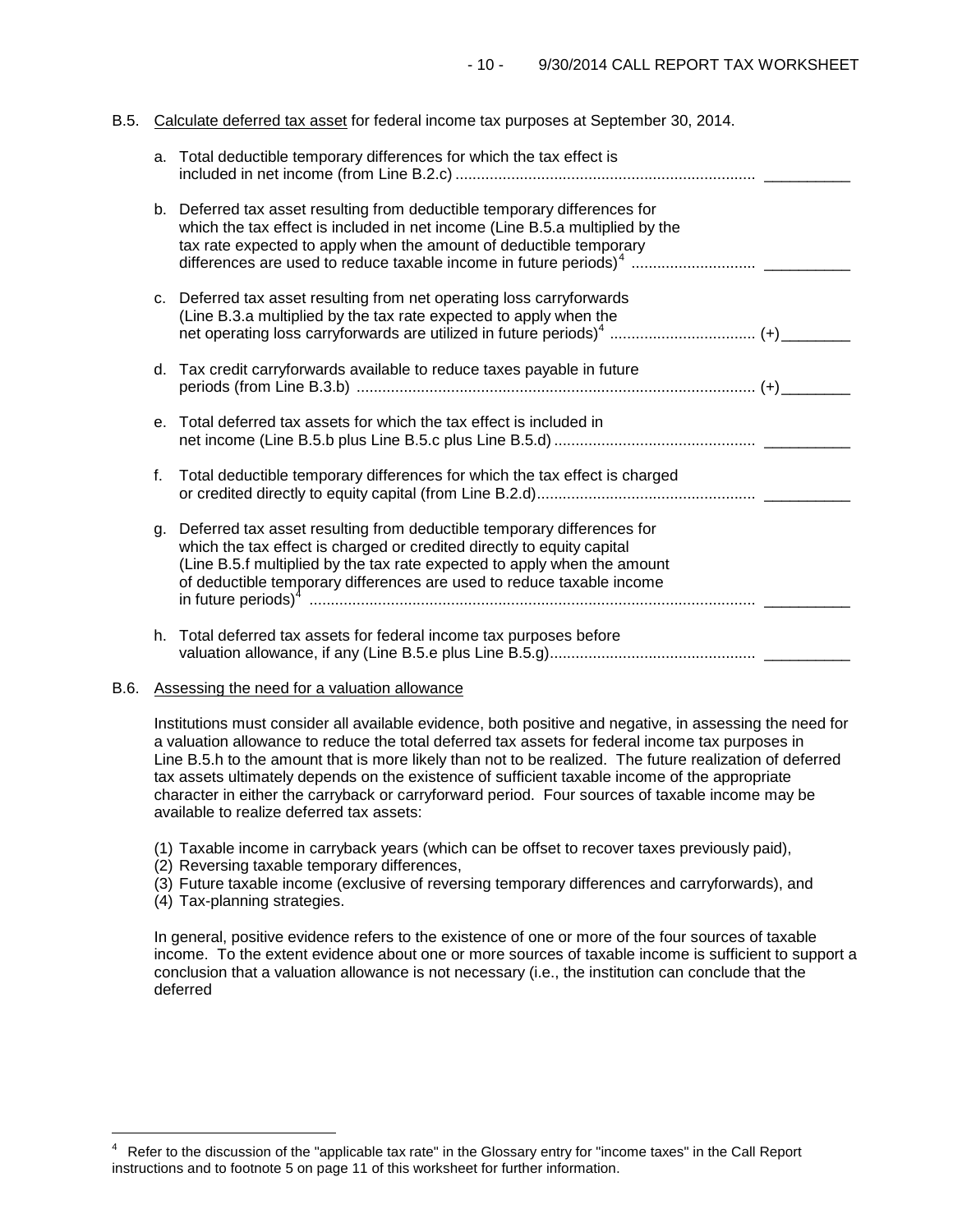tax asset is more likely than not to be realized), other sources need not be considered. However, if a valuation allowance is needed, each source of income must be evaluated to determine the appropriate amount of the allowance needed.

Evidence used in determining the valuation allowance should be subject to objective verification. The weight given to evidence when both positive and negative evidence exist should be consistent with the extent to which it can be objectively verified. Under ASC Topic 740, the existence of a cumulative loss for the prior three years is significant negative evidence that would be difficult for an institution to overcome.

Refer to the discussion of the "valuation allowance" in the Glossary entry for "income taxes" in the Call Report instructions for further information.

|      | Line B.6:<br>Valuation allowance to reduce the total deferred tax assets for federal<br>income tax purposes in Line B.5.h to the amount that is more likely                                                                                                                                                                                                                                                              |
|------|--------------------------------------------------------------------------------------------------------------------------------------------------------------------------------------------------------------------------------------------------------------------------------------------------------------------------------------------------------------------------------------------------------------------------|
| B.7. | Deferred tax asset for federal income tax purposes, net of valuation                                                                                                                                                                                                                                                                                                                                                     |
| B.8. | Net deferred tax asset (liability) for federal income tax purposes at September 30,<br>2014 (Line B.7 minus Line B.4.e) (Report this amount in Schedule RC-F,                                                                                                                                                                                                                                                            |
| B.9. | Net deferred tax asset (liability) for which the tax effect is included in<br>net income for federal income tax purposes at September 30, 2014 [Line B.5.e                                                                                                                                                                                                                                                               |
|      | B.10. Net deferred tax asset (liability) for which the tax effect is included in net<br>income for federal income tax purposes at December 31, 2013 [This                                                                                                                                                                                                                                                                |
|      | B.11. Year-to-date deferred income tax expense (benefit) for federal income tax<br>purposes (determined as the change for the period in the net deferred tax<br>asset or liability for which the tax effect is included in net income)                                                                                                                                                                                   |
|      | NOTE: The change in an institution's net deferred tax asset (liability) for which<br>the tax effect is charged or credited directly to equity capital is not reported<br>as part of an institution's deferred tax income tax expense (benefit).                                                                                                                                                                          |
|      | B.12. Year-to-date deferred income tax expense (benefit) for state and local tax<br>purposes. This amount must be computed if the tax laws of the institution's<br>state and local tax authorities differ significantly from the federal tax laws <sup>5</sup><br>Compute this amount by performing the calculation outlined in Lines B.1<br>through B.11, considering only deferred tax asset and liability amounts for |

i<br>L

<span id="page-10-0"></span> $5$  In assessing whether a separate calculation is necessary, the bank should consider any differences in loss carryback or carryforward periods, or in other provisions of the tax law. If the tax laws of the state and local jurisdictions do not differ significantly from federal income tax laws, then the calculation of deferred income tax expense (benefit) can be made in the aggregate. The institution would complete Lines B.1 through B.11 on the worksheet considering both the federal and state and local income tax rates. The rate used should consider whether amounts paid in one jurisdiction are deductible in another jurisdiction. For example, since state and local taxes are deductible for federal income tax purposes, the aggregate combined rate generally would be (1) the federal tax rate plus (2) the state and local tax rate minus (3) the federal tax effect of the deductibility of the state and local taxes at the federal tax rate.